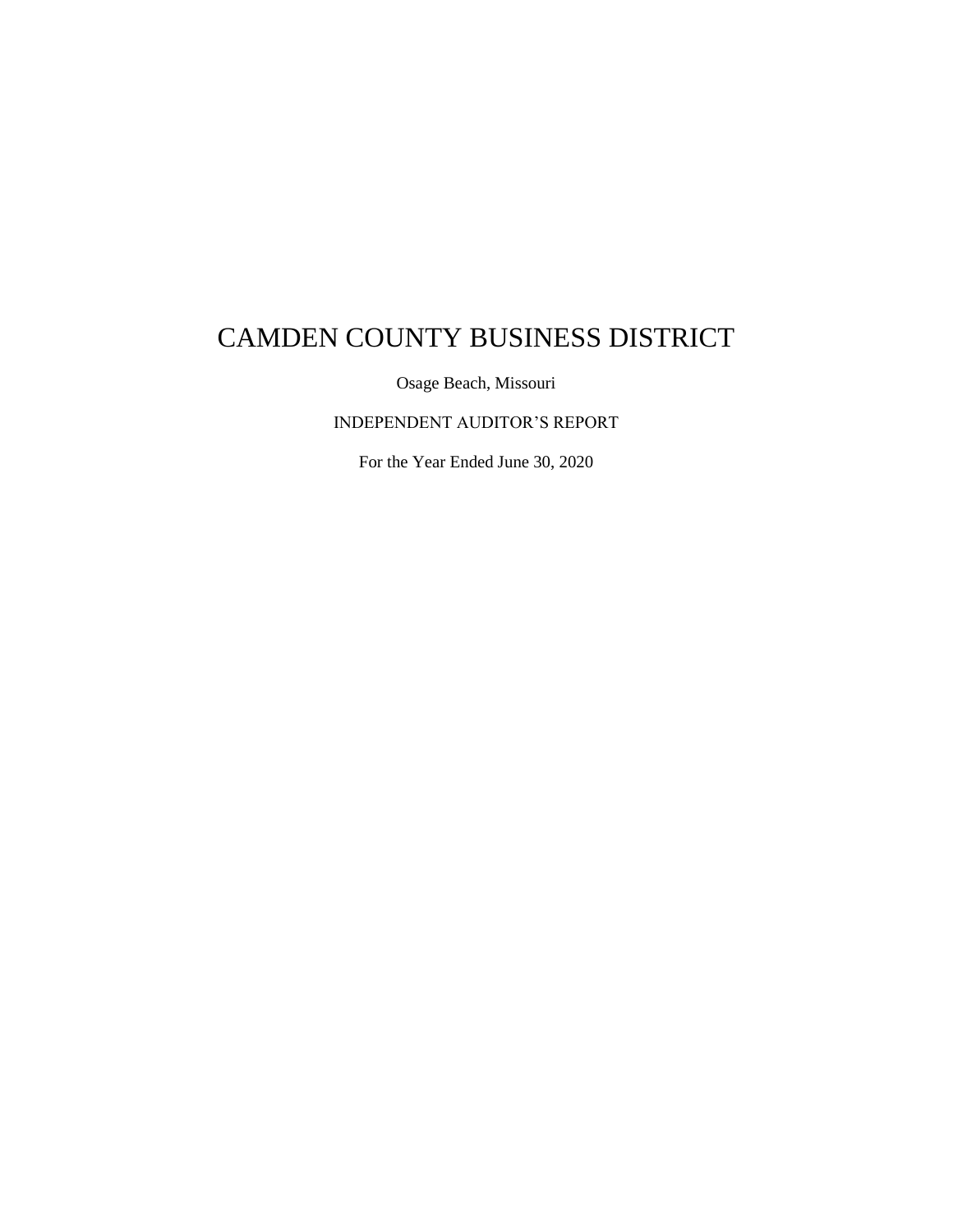#### TABLE OF CONTENTS

| <b>INDEPENDENT AUDITOR'S REPORT</b><br>FINANCIAL STATEMENTS:<br><b>Government-Wide Financial Statements:</b><br><b>Statements of Net Position</b><br><b>Statements of Activities</b><br><b>Fund Financial Statements:</b><br>Balance Sheet – Governmental Fund<br>Statement of Revenues, Expenditures, and Changes in Fund<br><b>Balance - Governmental Fund</b><br>6 |          |
|-----------------------------------------------------------------------------------------------------------------------------------------------------------------------------------------------------------------------------------------------------------------------------------------------------------------------------------------------------------------------|----------|
|                                                                                                                                                                                                                                                                                                                                                                       | $1 - 2$  |
|                                                                                                                                                                                                                                                                                                                                                                       |          |
|                                                                                                                                                                                                                                                                                                                                                                       |          |
|                                                                                                                                                                                                                                                                                                                                                                       |          |
|                                                                                                                                                                                                                                                                                                                                                                       |          |
|                                                                                                                                                                                                                                                                                                                                                                       |          |
|                                                                                                                                                                                                                                                                                                                                                                       |          |
|                                                                                                                                                                                                                                                                                                                                                                       |          |
| Notes to the Financial Statements                                                                                                                                                                                                                                                                                                                                     | $7 - 13$ |

## PAGE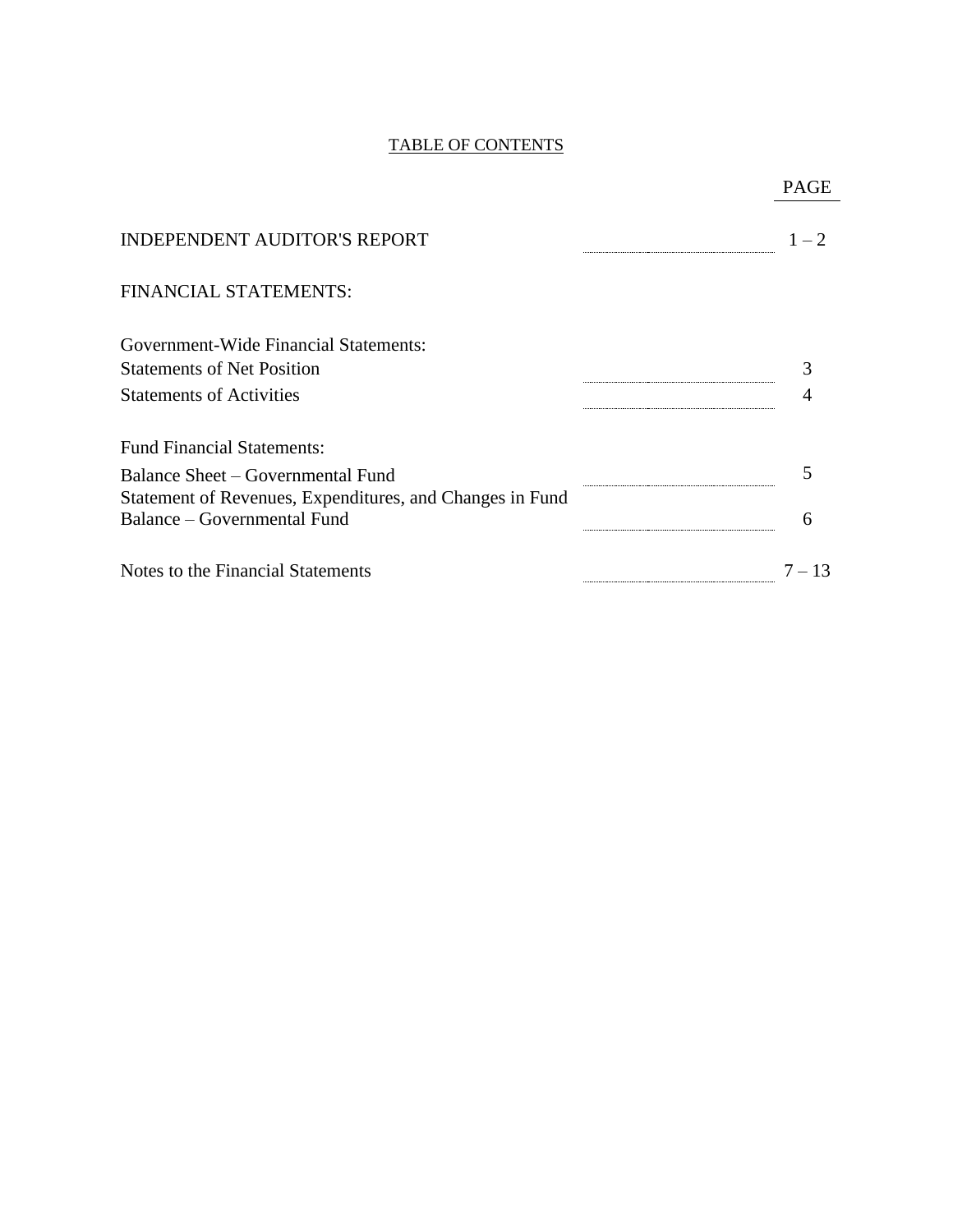

3702 West Truman Blvd, Suite 213 Jefferson City, MO 65109

Phone: (573) 893-7700 Fax: (573) 893-6649 Web: gravescpas.com

## INDEPENDENT AUDITOR'S REPORT

To the Board of Directors of Camden County Business District Osage Beach, Missouri:

We have audited the accompanying financial statements of the governmental activities and the major fund of the Camden County Business District (the "District"), as of and for the year ended June 30, 2020, and the related notes to the financial statements, which collectively comprise the District's basic financial statements, as listed in the table of contents.

#### *Management's Responsibility for the Financial Statements*

Management is responsible for the preparation and fair presentation of these financial statements in accordance with accounting principles generally accepted in the United States of America; this includes the design, implementation, and maintenance of internal control relevant to the preparation and fair presentation of financial statements that are free from material misstatement, whether due to fraud or error.

#### *Auditor's Responsibility*

Our responsibility is to express an opinion on these financial statements based on our audit. We conducted our audit in accordance with auditing standards generally accepted in the United States of America. Those standards require that we plan and perform the audit to obtain reasonable assurance about whether the financial statements are free from material misstatement.

An audit involves performing procedures to obtain audit evidence about the amounts and disclosures in the financial statements. The procedures selected depend on the auditor's judgment, including the assessment of the risks of material misstatement of the financial statements, whether due to fraud or error. In making those risk assessments, the auditor considers internal control relevant to the entity's preparation and fair presentation of the financial statements in order to design audit procedures that are appropriate in the circumstances, but not for the purpose of expressing an opinion on the effectiveness of the District's internal control. Accordingly, we express no such opinion. An audit also includes evaluating the appropriateness of accounting policies used and the reasonableness of significant accounting estimates made by management, as well as evaluating the overall presentation of the financial statements.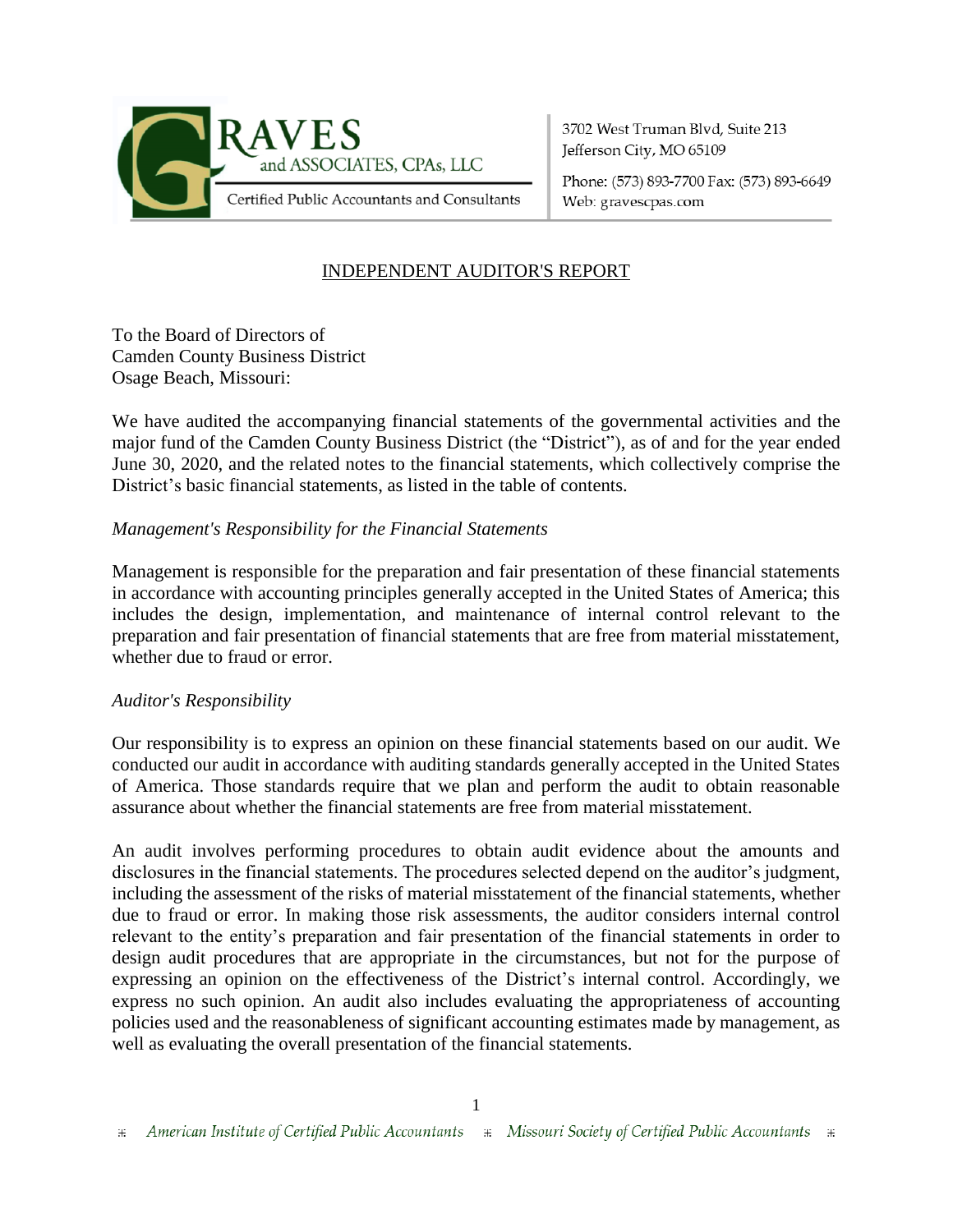We believe that the audit evidence we have obtained is sufficient and appropriate to provide a basis for our audit opinion.

#### *Opinion*

In our opinion, the financial statements referred to above present fairly, in all material respects, the respective financial position of the governmental activities and the major fund of the District, as of June 30, 2020, and the respective changes in financial position thereof for the year then ended in accordance with accounting principles generally accepted in the United States of America.

#### *Other Matters*

Management has omitted the Management's Discussion and Analysis and the Budgetary Comparison Schedules that accounting principles generally accepted in the United States of America require to be presented to supplement the basic financial statements. Such missing information, although not a part of the basic financial statements, is required by the Governmental Accounting Standards Board, who considers it to be an essential part of financial reporting for placing the basic financial statements in an appropriate operational, economic, or historical context. Our opinion on the basic financial statements is not affected by this missing information.

Graves and Associates, CPAS, LLC

GRAVES AND ASSOCIATES, CPAs, LLC Jefferson City, Missouri

December 3, 2020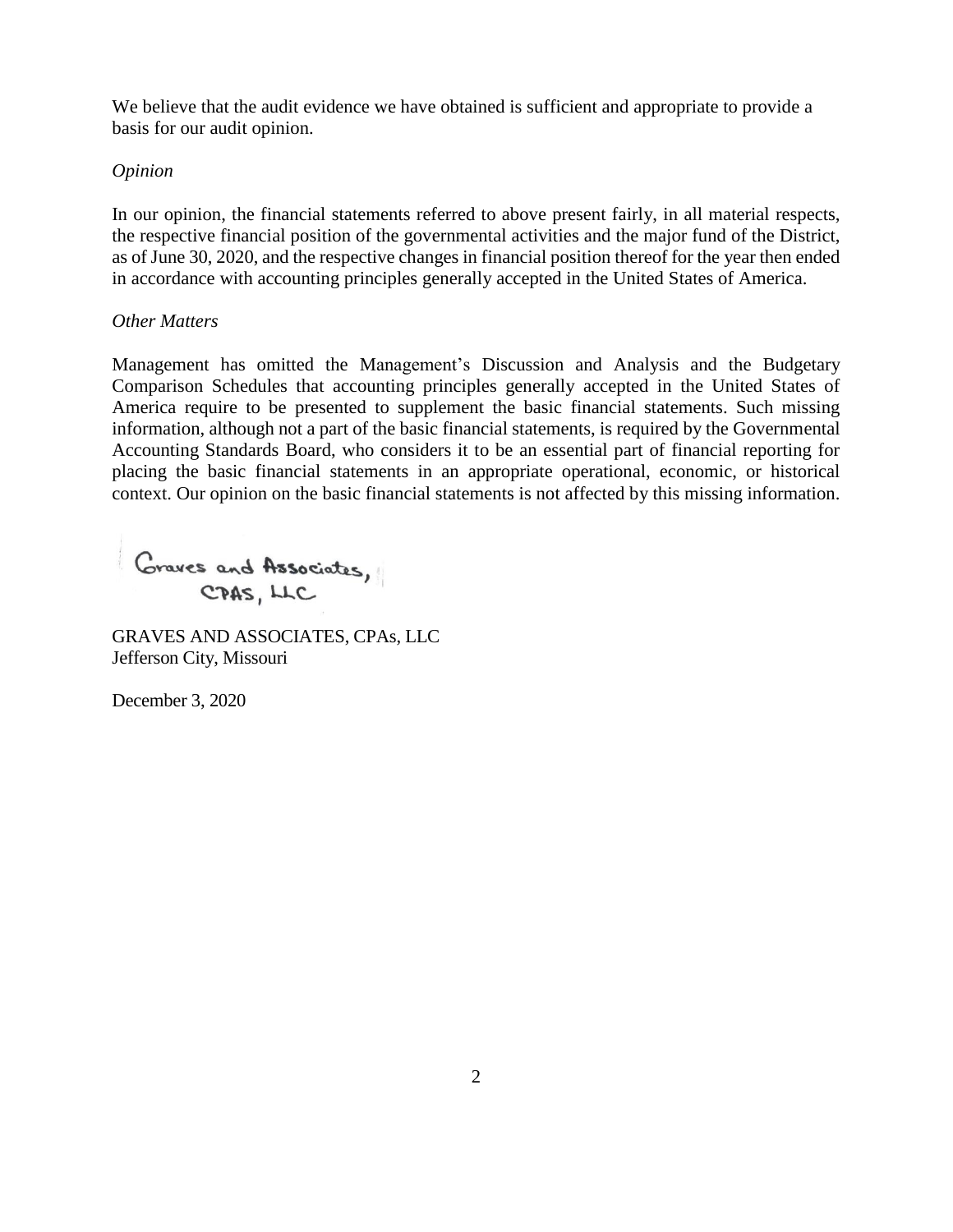## STATEMENT OF NET POSITION JUNE 30, 2020

|                                                                                                           | Governmental<br>Activities                     |  |
|-----------------------------------------------------------------------------------------------------------|------------------------------------------------|--|
| <b>ASSETS</b>                                                                                             |                                                |  |
| Cash and Cash Equivalents<br><b>Accounts Receivable</b><br><b>Prepaid Expenses</b><br><b>TOTAL ASSETS</b> | \$<br>333,606<br>270,987<br>165,754<br>770,346 |  |
| <b>LIABILITIES</b>                                                                                        |                                                |  |
| <b>Accounts Payable</b><br>Due to TCLA<br><b>TOTAL LIABILITIES</b>                                        | 23,426<br>4,811<br>28,237                      |  |
| <b>NET POSITION</b>                                                                                       |                                                |  |
| Unrestricted<br><b>TOTAL NET POSITION</b>                                                                 | 742,108<br>742,108                             |  |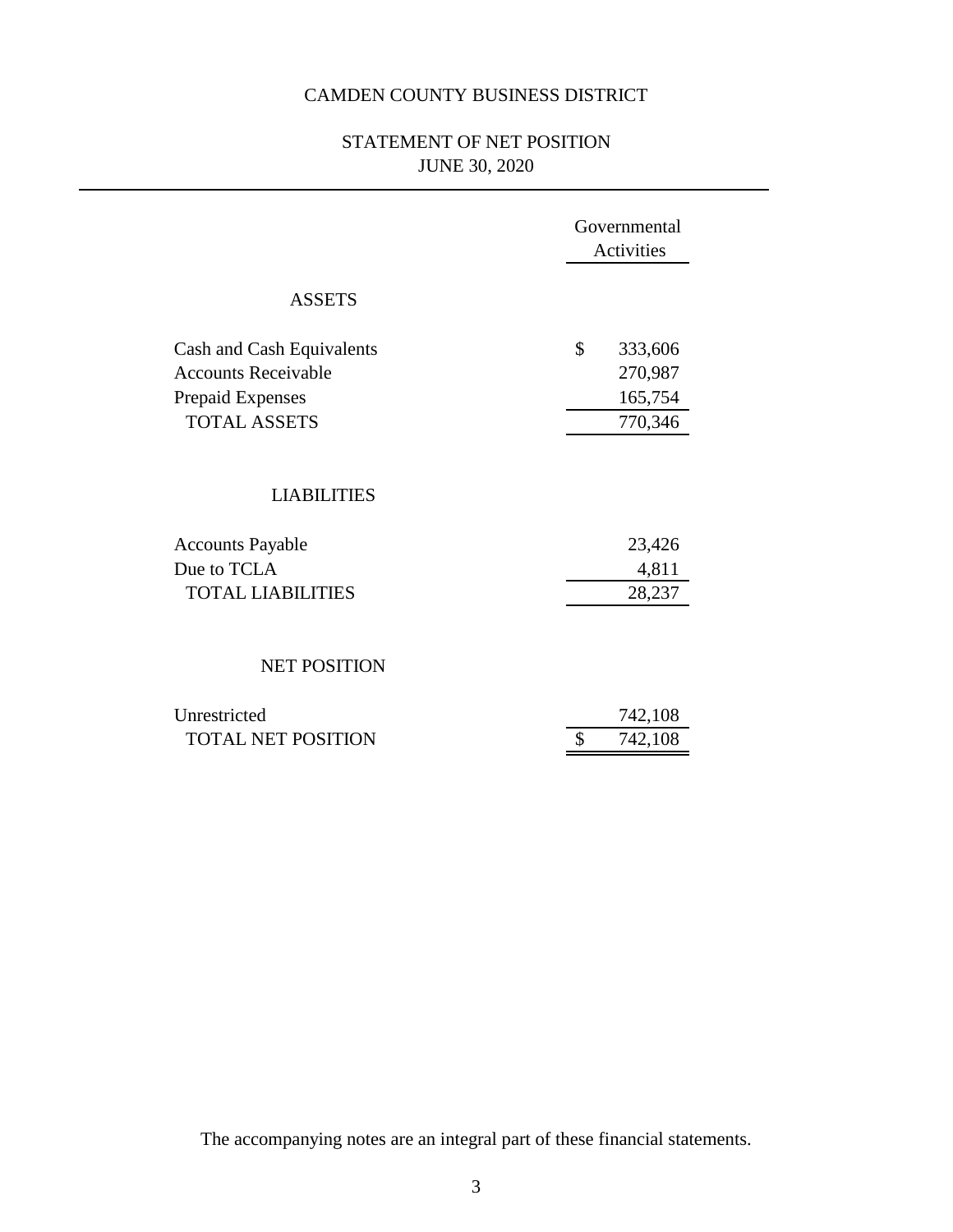## STATEMENT OF ACTIVITIES FOR THE YEAR ENDED JUNE 30, 2020

|                                      |               |        | Program Revenues               |                                          | <b>Net</b><br>(Expenditures)<br>Revenues and<br>Changes in Net<br>Position |
|--------------------------------------|---------------|--------|--------------------------------|------------------------------------------|----------------------------------------------------------------------------|
| Functions/Programs                   | Expenditures  |        | Charges for<br><b>Services</b> | Operating<br>Grants and<br>Contributions | Total<br>Governmental<br>Activities                                        |
|                                      |               |        |                                |                                          |                                                                            |
| <b>Governmental Activities:</b>      |               |        |                                |                                          |                                                                            |
| <b>General Government</b>            | \$<br>132,155 | \$     |                                | \$                                       | \$<br>132,155                                                              |
| Transfers to TCLA                    | 1,272,689     |        |                                |                                          | 1,272,689                                                                  |
| <b>Total Governmental Activities</b> | \$1,404,843   | $\$\,$ | $\blacksquare$                 | \$                                       | 1,404,843                                                                  |
| <b>General Revenues:</b>             |               |        |                                |                                          |                                                                            |
| Lodging Tax Collector                |               |        |                                |                                          | 1,400,014                                                                  |
| Interest                             |               |        |                                |                                          | 549                                                                        |
| <b>Total General Revenues</b>        |               |        |                                |                                          | 1,400,563                                                                  |
| Increase (Decrease) in Net Position  |               |        |                                |                                          | (4,281)                                                                    |
| Net Position, Beginning of Year      |               |        |                                |                                          | 746,389                                                                    |
| Net Position, End of Year            |               |        |                                |                                          | \$<br>742,108                                                              |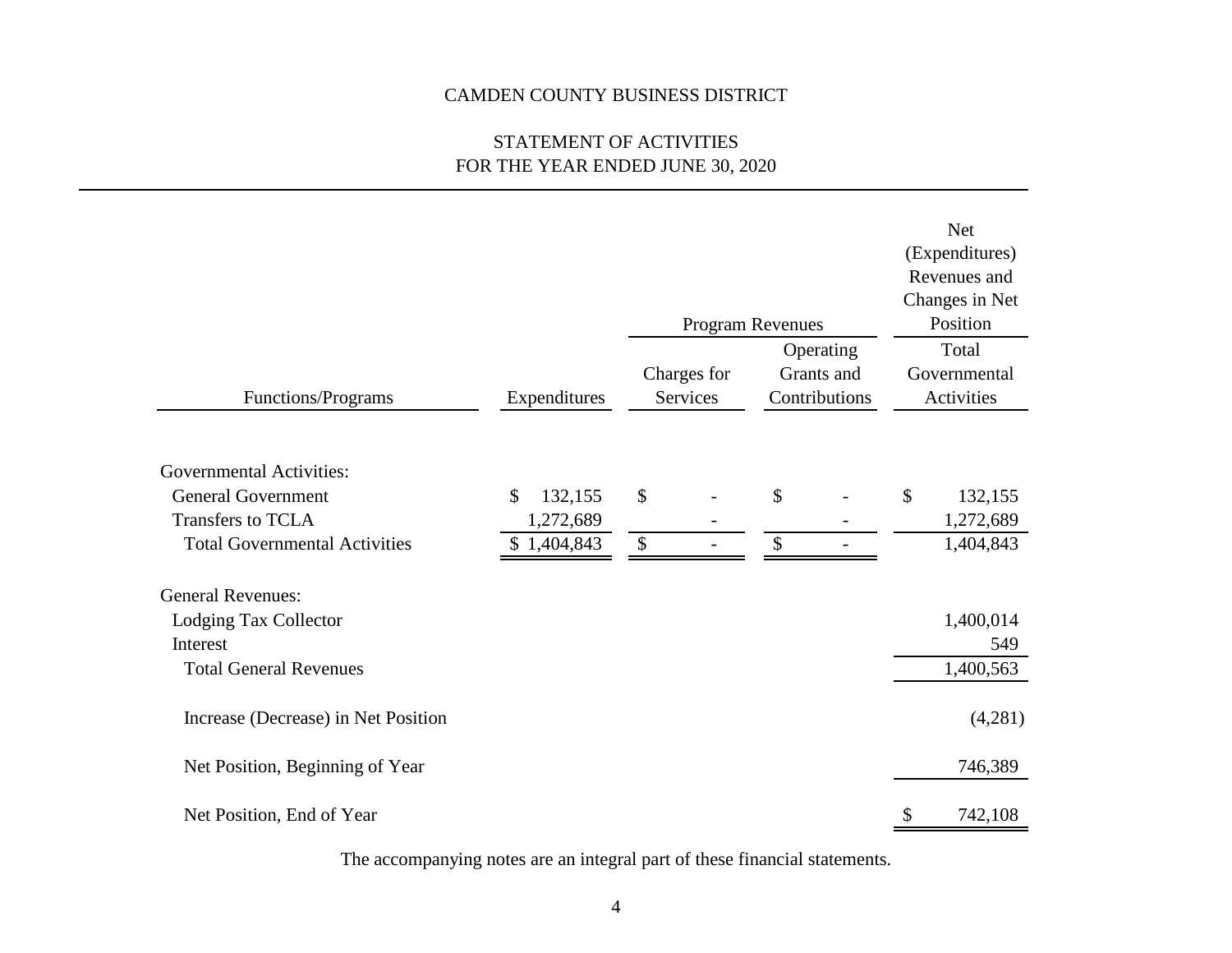## BALANCE SHEET – GOVERNMENTAL FUND FOR THE YEAR ENDED JUNE 30, 2020

|                                                                                                                                                                                        | <b>General Fund</b>                             |
|----------------------------------------------------------------------------------------------------------------------------------------------------------------------------------------|-------------------------------------------------|
| <b>ASSETS</b>                                                                                                                                                                          |                                                 |
| Cash and Cash Equivalents - Small                                                                                                                                                      | \$<br>185,218                                   |
| Cash and Cash Equivalents - Medium                                                                                                                                                     | 64,559                                          |
| Cash and Cash Equivalents - Large                                                                                                                                                      | 83,828                                          |
| Accounts Receivable - Small                                                                                                                                                            | 111,855                                         |
| <b>Accounts Receivable - Medium</b>                                                                                                                                                    | 68,460                                          |
| Accounts Receivable - Large                                                                                                                                                            | 90,672                                          |
| Prepaid Advertising - Small                                                                                                                                                            | 56,372                                          |
| Prepaid Advertising - Medium                                                                                                                                                           | 53,419                                          |
| Prepaid Advertising - Large                                                                                                                                                            | 55,963                                          |
| <b>TOTAL ASSETS</b>                                                                                                                                                                    | \$<br>770,346                                   |
| <b>LIABILITIES AND FUND BALANCE</b><br>Liabilities:<br>Accounts Payable - Small<br>Accounts Payable - Medium<br>Accounts Payable - Large<br>Due to TCLA -Small<br>Due to TCLA - Medium | \$<br>7,967<br>7,550<br>7,909<br>1,604<br>1,604 |
| Due to TCLA - Large                                                                                                                                                                    | 1,604                                           |
| <b>Total Liabilities</b>                                                                                                                                                               | 28,237                                          |
| <b>Fund Balance:</b>                                                                                                                                                                   |                                                 |
| Nonspendable                                                                                                                                                                           | 165,754                                         |
| Unassigned                                                                                                                                                                             | 576,355                                         |
| <b>Total Fund Balance</b>                                                                                                                                                              | 742,108                                         |
| <b>TOTA LLIABILITIES AND FUND BALANCE</b>                                                                                                                                              | \$<br>770,346                                   |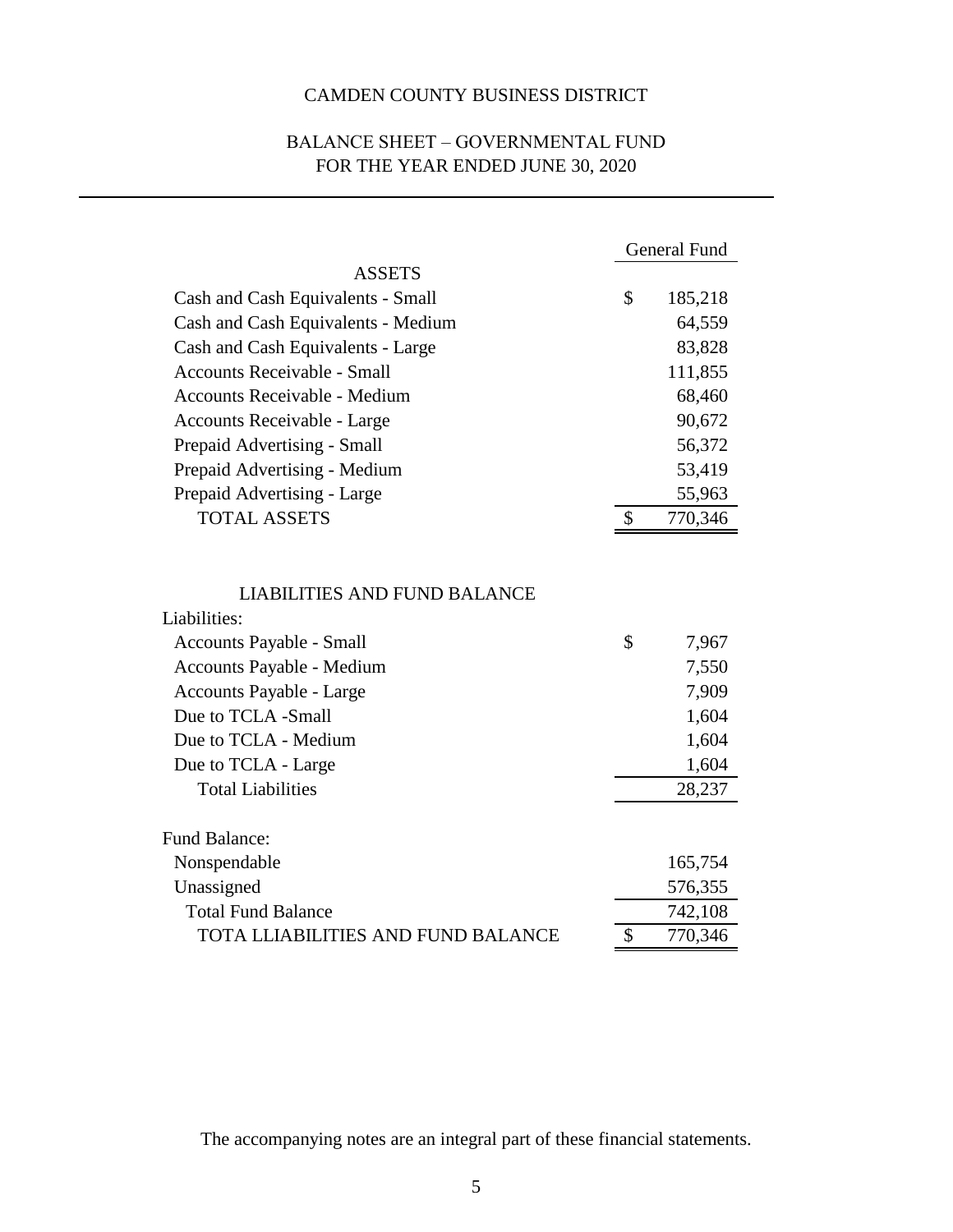|                                 | <b>General Fund</b> |
|---------------------------------|---------------------|
| <b>REVENUES</b>                 |                     |
| Lodging Tax Collector - Small   | \$<br>504,626       |
| Lodging Tax Collector - Medium  | 419,587             |
| Lodging Tax Collector - Large   | 475,801             |
| <b>Interest Income - Small</b>  | 219                 |
| Interest Income - Medium        | 141                 |
| Interest Income - Large         | 189                 |
| <b>Total Revenues</b>           | 1,400,563           |
| <b>EXPENDITURES</b>             |                     |
| Advertising - Large             | 84,500              |
| <b>Bank Charges - Large</b>     | 15                  |
| <b>County Fees - Small</b>      | 10,093              |
| County Fees - Medium            | 7,971               |
| <b>County Fees - Large</b>      | 9,625               |
| Election Expense - Small        | 6,785               |
| Election Expense - Medium       | 6,429               |
| Election Expense - Large        | 6,736               |
| <b>Transfer to TCLA - Small</b> | 430,467             |
| Transfer to TCLA - Medium       | 410,788             |
| Transfer to TCLA - Large        | 431,434             |
| <b>Total Expenditures</b>       | 1,404,843           |
| Excess of Revenues Over (Under) |                     |
| Expenditures                    | (4,281)             |
| Fund Balance, Beginning of Year | 746,389             |
| Fund Balance, End of Year       | \$<br>742,108       |

## STATEMENT OF REVENUES, EXPENDITURES AND CHANGES IN FUND BALANCE GOVERNMENTAL FUND FOR THE YEAR ENDED JUNE 30, 2020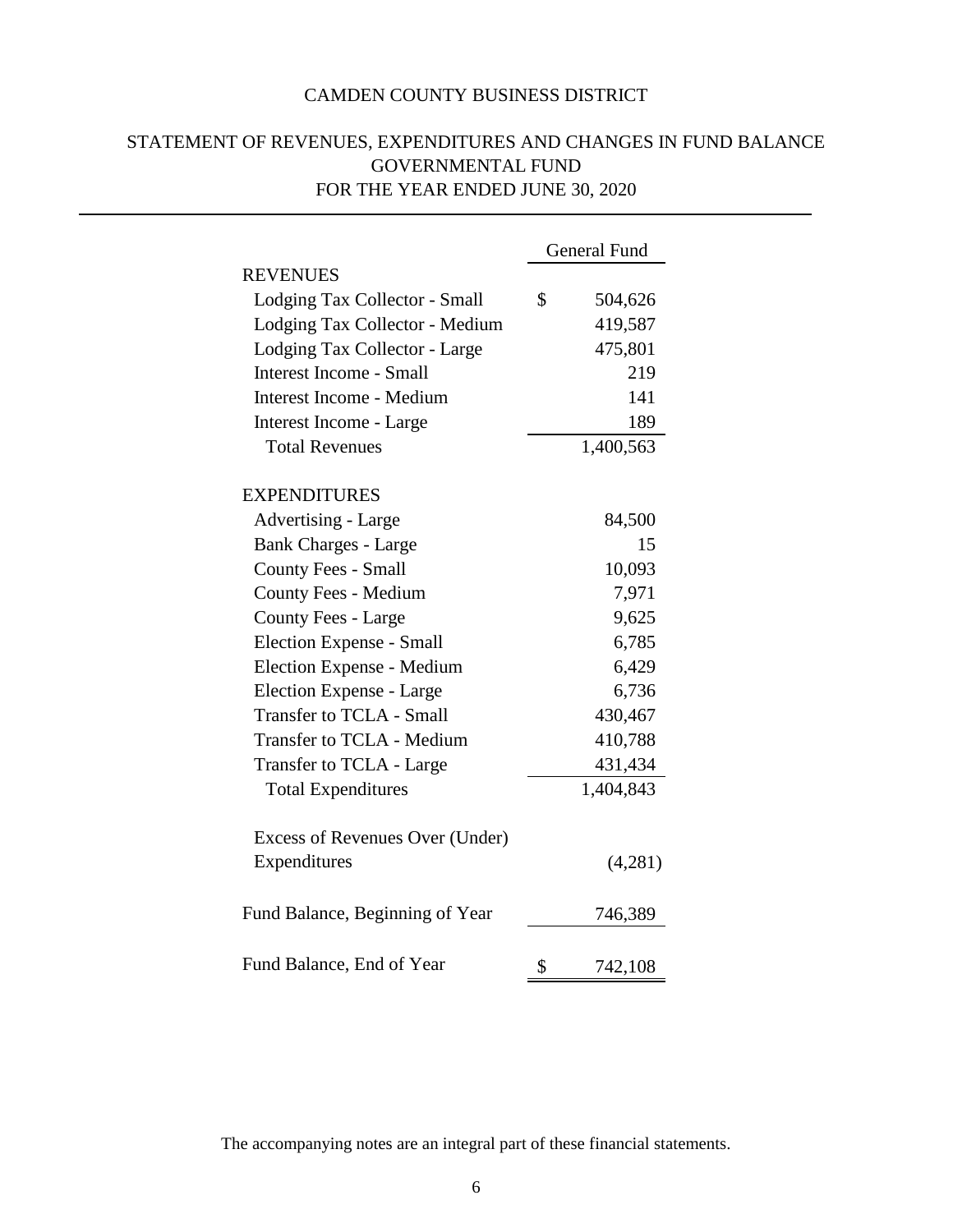#### NOTE 1 – ORGANIZATION AND SUMMARY OF ACCOUNTING POLICIES:

#### General Statement

Camden County Business District (the "District") is a political subdivision pursuant to Section 67.1170, of the Missouri Revised Statutes. The District is governed by a Board of Directors and provides the following services, as authorized by its charter: promotion of tourism and participation in recreational opportunities in the area.

#### Financial Reporting Entity

The District's financial reporting entity is comprised of the following:

Primary Government: Camden County Business District

#### Basis of Presentation

These financial statements have been prepared in conformity with reporting guidelines established by the Governmental Accounting Standards Board (the "GASB") and in conformity with generally accepted accounting principles.

#### Government-Wide Statements

The Statement of Net Position and Statement of Activities display information about the reporting government as a whole. They include all funds of the reporting entity. Governmental activities generally are financed through taxes, intergovernmental revenues, and other nonexchange revenues.

#### Fund Financial Statements

Fund financial statements of the reporting entity are organized into one fund, which is considered to be separate accounting entity. The fund is accounted for by providing a separate set of selfbalancing accounts which constitute its assets, liabilities, fund equity, revenues, and expenditures/expenses. An emphasis is placed on major funds within the governmental category.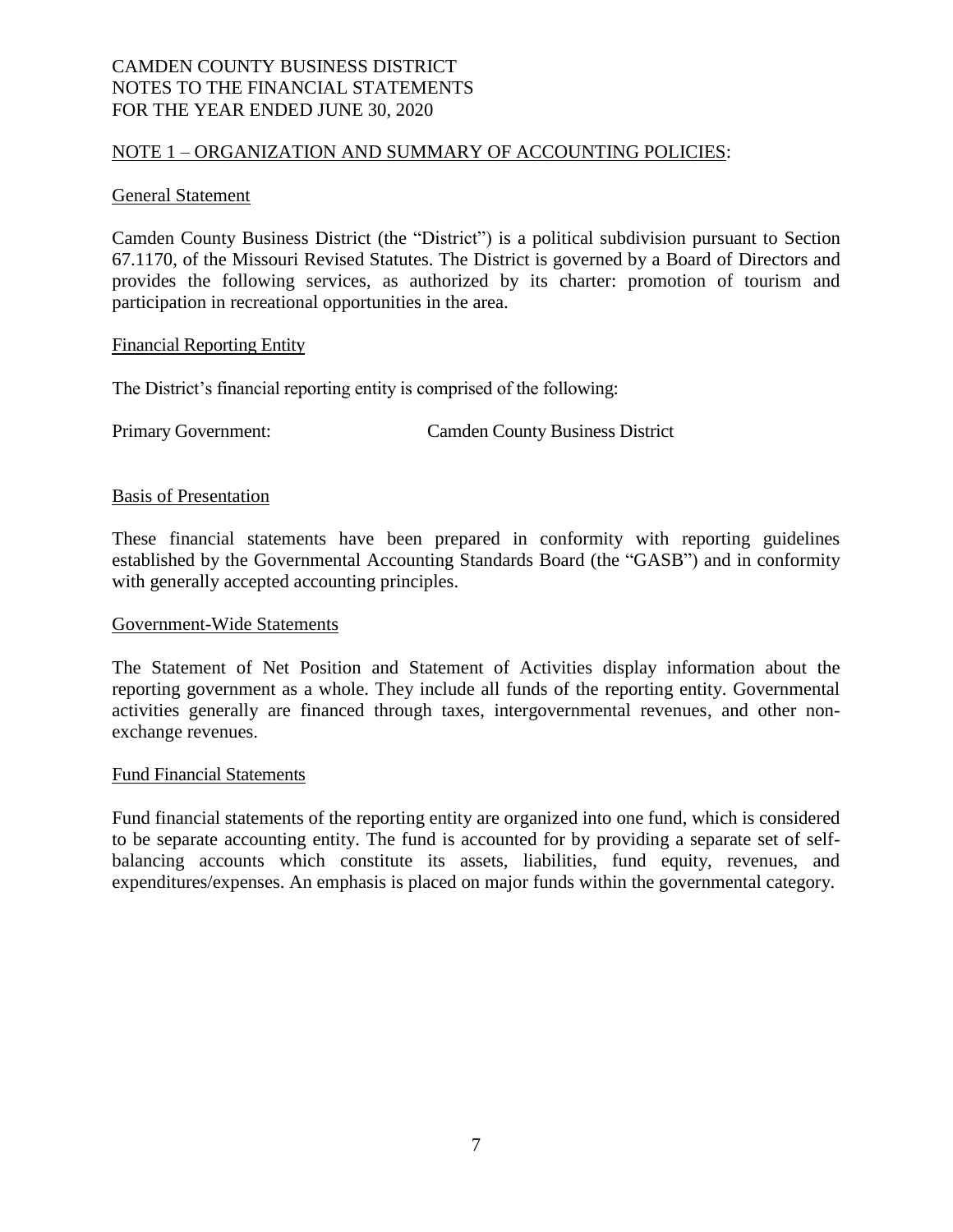#### NOTE 1 – ORGANIZATION AND SUMMARY OF ACCOUNTING POLICIES: (Continued)

#### Basis of Presentation (Continued)

#### Fund Financial Statements (Continued)

The fund of the financial reporting entity is described below:

#### Governmental Fund Types:

Governmental Funds are those through which general governmental functions of the District are financed. The acquisition, use, and balances of the District's expendable financial resources are accounted for through Governmental Funds. The following is the District's only Governmental Fund:

#### General Fund

The General Fund is the general operating fund of the District. All financial resources, except those required to be accounted for in another fund, are accounted for in the General Fund.

#### Measurement Focus and Basis of Accounting

Basis of accounting refers to the point at which revenues and expenditures or expenses are recognized in the accounts and reported in the financial statements. Basis of accounting relates to the timing of the measurements made, regardless of the measurement focus applied.

*Government-Wide Financial Statements* – The government-wide financial statements are reported using the current financial resources measurement focus and the accrual basis of accounting. Revenues are recognized when earned and expenses are recorded when a liability is incurred, regardless of the timing of related cash flows. Revenues are considered to be available when they are collectible within the current period or soon enough thereafter to pay liabilities of the current period.

*Governmental Fund Financial Statements* – Governmental fund financial statements are reported using the current financial resources measurement focus and the modified accrual basis of accounting. Revenues are recognized as soon as they are both measurable and available. Revenues are considered to be available when they are collectible within the current period or soon enough thereafter to pay liabilities of the current period. Expenditures are generally recorded when a liability is incurred, as under accrual accounting. However, expenditures relating to compensated absences are recorded only when payment is due.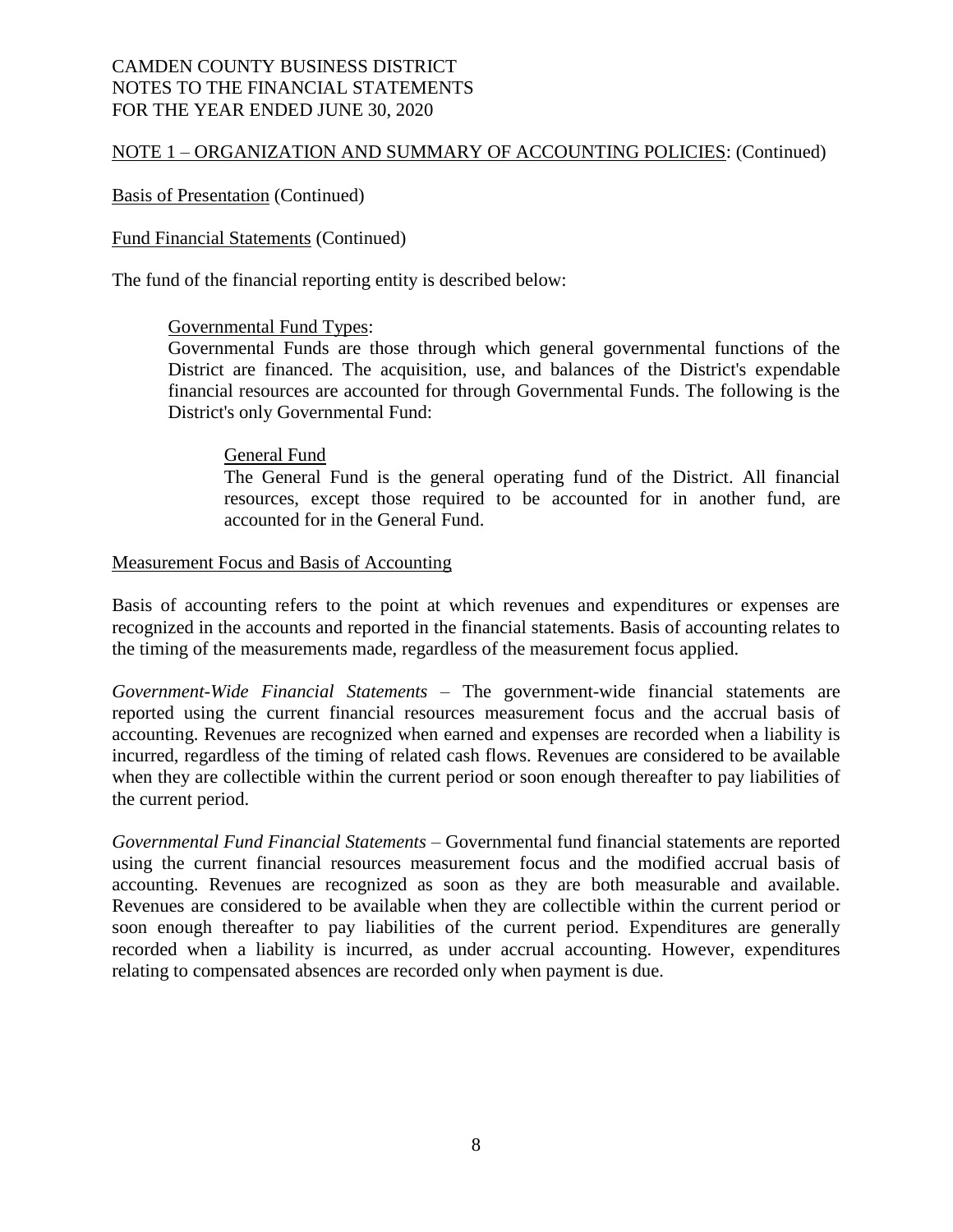#### NOTE 1 – ORGANIZATION AND SUMMARY OF ACCOUNTING POLICIES: (Continued)

#### Equity Classification

#### *Government-Wide Financial Statements:*

Net position is classified and displayed in three components:

*Restricted* – Consists of restricted assets with restriction constraints placed on the use either by external groups, such as creditors, grantors, contributors, or laws and regulations of other governments, or law through constitutional provisions or enabling legislation.

*Unrestricted* – Net amount of assets, deferred outflows of resources, liabilities, and deferred inflows of resources that are not included in the determination of the restricted component of net position.

It is the District's policy to first use restricted fund balances prior to the use of unrestricted fund balances when an expenditure is incurred for purposes for which both restricted and unrestricted balances are available. As of the year ended, the District had no invested capital assets, net of related debt, or restricted net assets.

#### *Fund Financial Statements:*

Governmental fund equity is classified as fund balance.

The difference among assets, deferred outflows, liabilities, and deferred inflows of governmental funds is reported as fund balance and classified as nonspendable, restricted, committed, assigned, and unassigned based on the respective level of constraint. These constraints are defined as follows:

- Nonspendable: Amounts that cannot be spent because they either are not in spendable form or are legally or contractually required to be maintained intact.
- Restricted: Amounts constrained regarding use from restrictions externally imposed by creditors, grantors, contributors, or laws or regulations of other governments or by restrictions imposed by law through constitutional provisions or enabling legislation.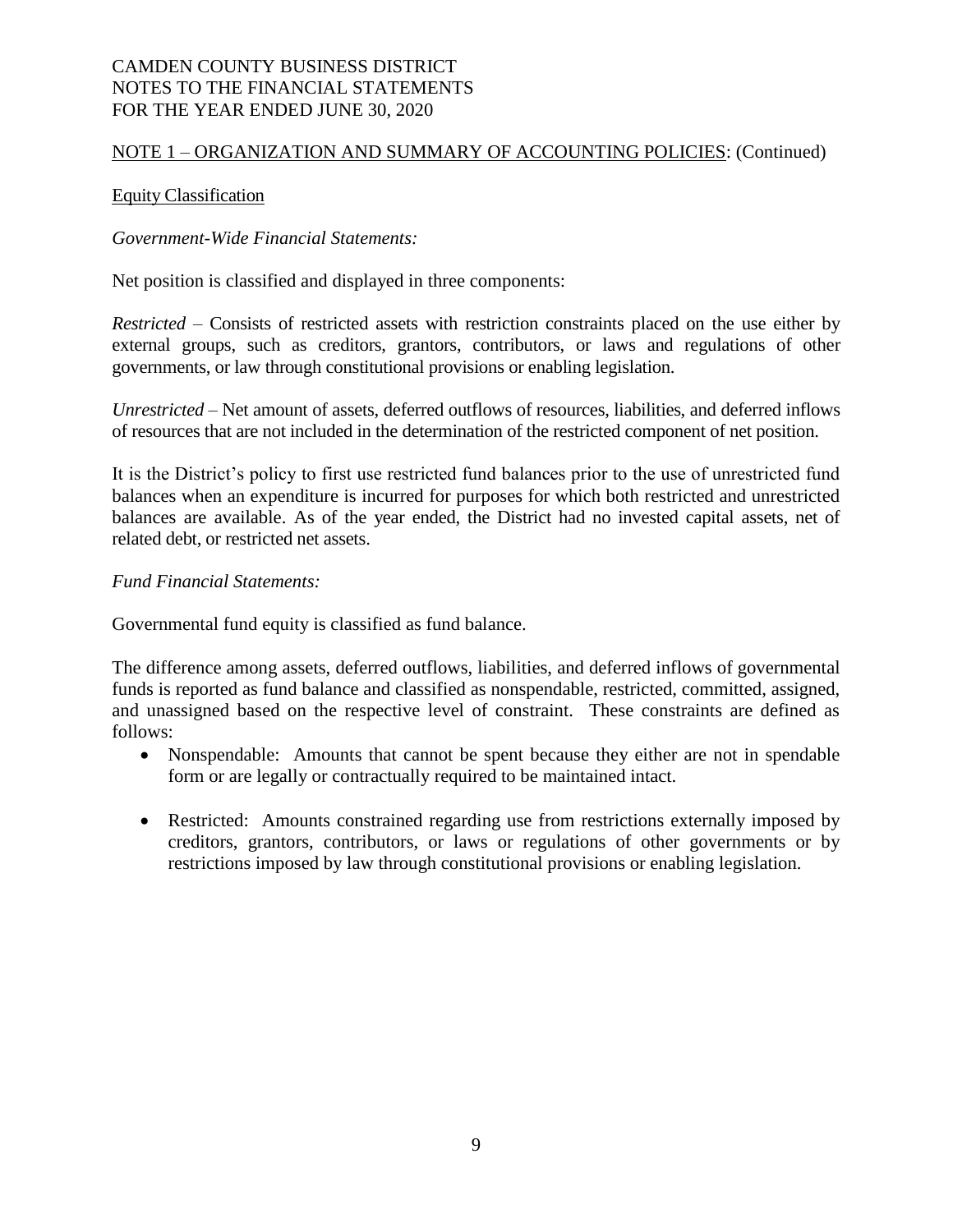#### NOTE 1 – ORGANIZATION AND SUMMARY OF ACCOUNTING POLICIES: (Continued)

Equity Classification (Continued)

*Fund Financial Statements:* (Continued)

- Committed: Amounts constrained regarding use for specific purposes pursuant to requirements imposed by formal action of the District's highest level of decision-making authority (i.e. the Board of Directors).
- Assigned: Amounts constrained by the District's intent to be used for specific purposes but that are neither restricted nor committed. Intent can be expressed by the District's Board of Directors or by an official body to which the Board of Directors delegates authority.
- Unassigned: The residual classification of the General Fund for spendable amounts that have not been restricted, committed, or assigned to specific purposes.

As of the year ended, fund balances are composed of the following:

|                           |   | General Fund |  |  |
|---------------------------|---|--------------|--|--|
| Nonspendable:             |   |              |  |  |
| Prepaids                  | S | 165,754      |  |  |
| Unassigned                |   | 576,355      |  |  |
| <b>Total Fund Balance</b> |   | 742,108      |  |  |

It is the District's policy to first use restricted fund balances prior to the use of unrestricted fund balances when an expenditure is incurred for purposes for which both restricted and unrestricted fund balances are available. It is also District policy to use committed fund balances before assigned fund balances and assigned fund balances before unassigned amounts when an expenditure is incurred for purposes for which amounts in those classifications are available.

The District has no formal minimum fund balance policies or any formal stabilization arrangements in place.

#### Program Revenues

In the Statement of Activities, revenues that are derived directly from each activity or from parties outside the District's taxpayers are reported as program revenues. The District has no program revenues.

All other governmental revenues are reported as general. All taxes are classified as general revenue even if restricted for a specific purpose.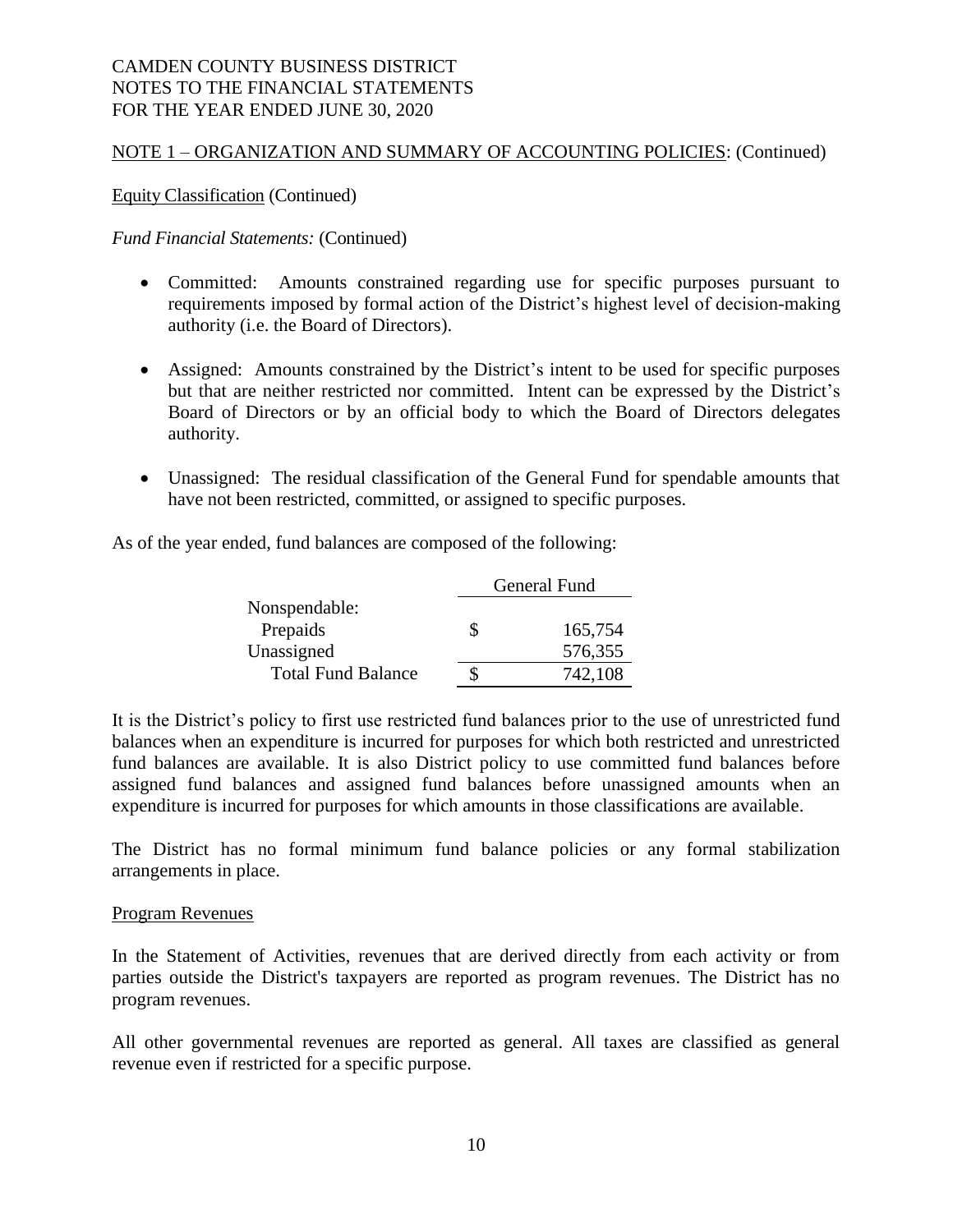#### NOTE 1 – ORGANIZATION AND SUMMARY OF ACCOUNTING POLICIES: (Continued)

#### Accounting Estimates

The preparation of the financial statements in conformity with generally accepted accounting principles requires management to make estimates and assumptions that affect the reported amounts of assets and liabilities and disclosures of contingent assets and liabilities at the date of the financial statements and the amounts of revenues and expenditures/expenses during the reporting period. Actual results could differ from those estimates.

#### Budgetary Control

As further explained in Note 4, the District is a member of Tri-County Lodging Association. Tri-County Lodging Association prepares an annual budget. Each of the three members of Tri-County agrees to support a percentage of that budget. Any funds not obligated to support the Tri-County budget is available for use by the individual associations. There are no budgets prepared by the Districts for these funds.

#### Prepaid Items

Prepaid balances are for payments made by the District in the current year to provide services occurring in the subsequent fiscal year, and the nonspendable fund balance has been recognized to signify that a portion of fund balance is not available for other subsequent expenditures.

#### NOTE 2 – DEPOSITS AND INVESTMENTS:

The District follows the policies of state law for deposits and investments. Missouri State Statutes authorize the District to deposit funds in open accounts, U.S. Treasury securities, U.S. Agency securities, repurchase agreements, collateralized certificates of deposit, banker's acceptance, and commercial paper.

Collateral is required for demand deposits and certificates of deposit. Custodial credit risk is the risk that in the event of a bank failure, the District deposits may not be returned to it. Statutes require the collateral pledged must have a fair market value equal to 100% of the funds on deposit, less insured amounts. Obligations that may be pledged as collateral are of the same type in which the District may invest.

As of the year ended, all District deposits and certificates of deposit were insured by depository insurance or secured with collateral held by the District's agent in the District's name.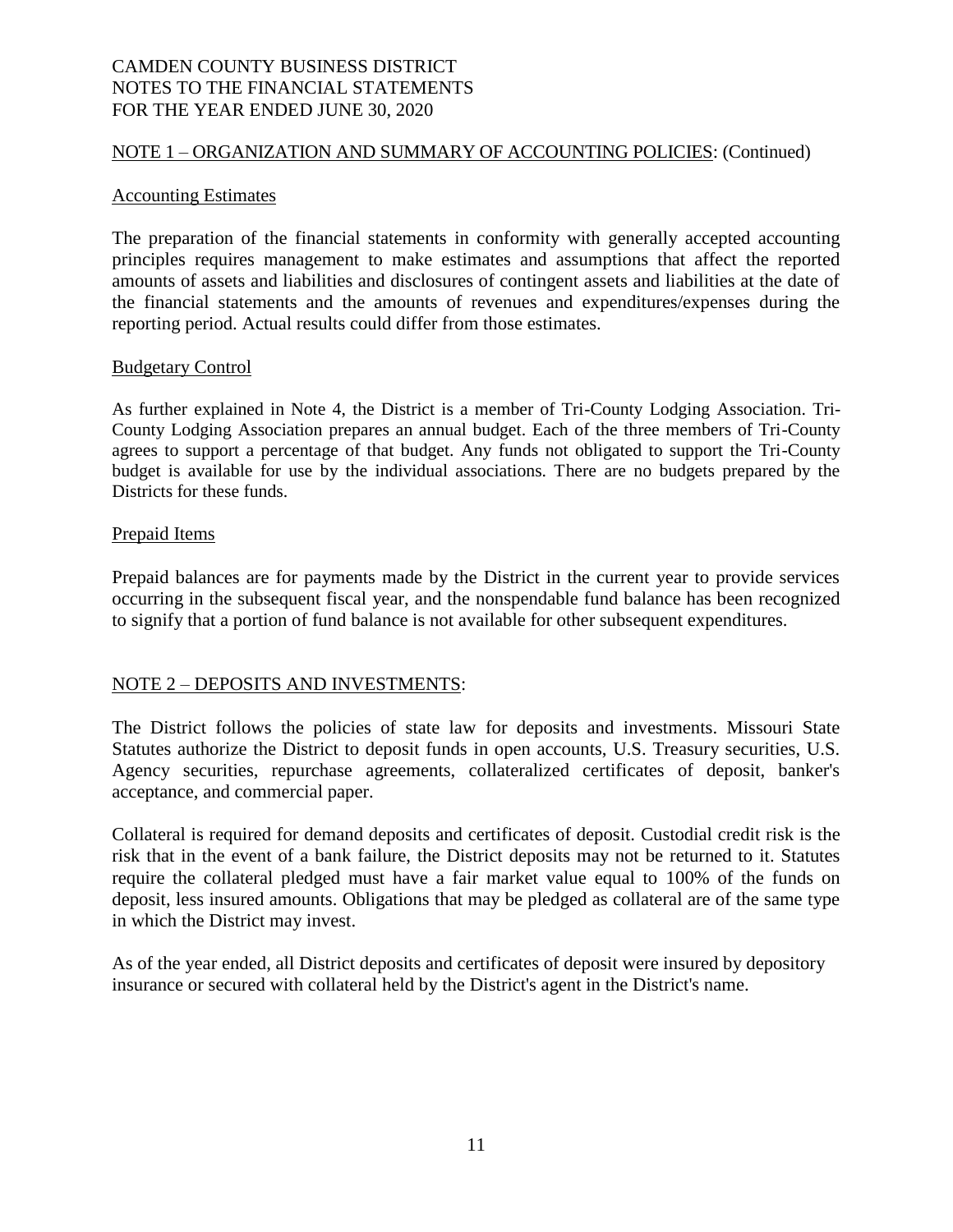#### NOTE 3 – RISK MANAGEMENT:

The District is exposed to various risks of loss related to torts; theft of, damage to, and destruction of assets; errors and omissions; injuries to employees; and natural disasters. The District purchases commercial insurance to provide coverage for general liability, property damage, and workers' compensation. Settled claims have not exceeded this commercial insurance coverage in any of the past three years.

#### NOTE 4 – LODGING TAX:

The three percent lodging tax is paid by all transient guests of hotels, motels, and resorts. The tax is collected by the lodging businesses and remitted monthly, quarterly, or annually to the county collector. After retaining a two percent fee for the cost of collection, the collector remits the lodging tax to the District. In accordance with the District's by-laws, lodging businesses are categorized as follows:

A. Lodging businesses with fifty or less rooms, camping spaces, or houseboats: Small Category.

B. Lodging businesses with at least fifty-one, but less than three hundred rooms, camping spaces, or houseboats: Medium Category.

C. Lodging businesses with at least three hundred rooms, camping spaces, or houseboats: Large Category.

#### NOTE 5 – OPERATIONS:

The District is a member of the Tri-County Lodging Association (the "TCLA"), a 501(c)(6) nonprofit organization. Through advertising, the TCLA promotes and encourages the travel and tourism industry for business engaged in furnishing lodging within the business districts of Camden, Miller, and Morgan counties. The TCLA contracts with the Greater Lake Ozark Convention and Visitor's Bureau to perform the promotion activities.

In order to carry out these tasks, the TCLA establishes an annual operating budget. Lodging establishments submit their lodging tax collections to their respective County Collector's office. The County Collector tabulates the collections monthly and then remits them to the District, less a 2% retainage. The District then remits funds to cover their percentage of the expenses to the TCLA on a monthly basis.